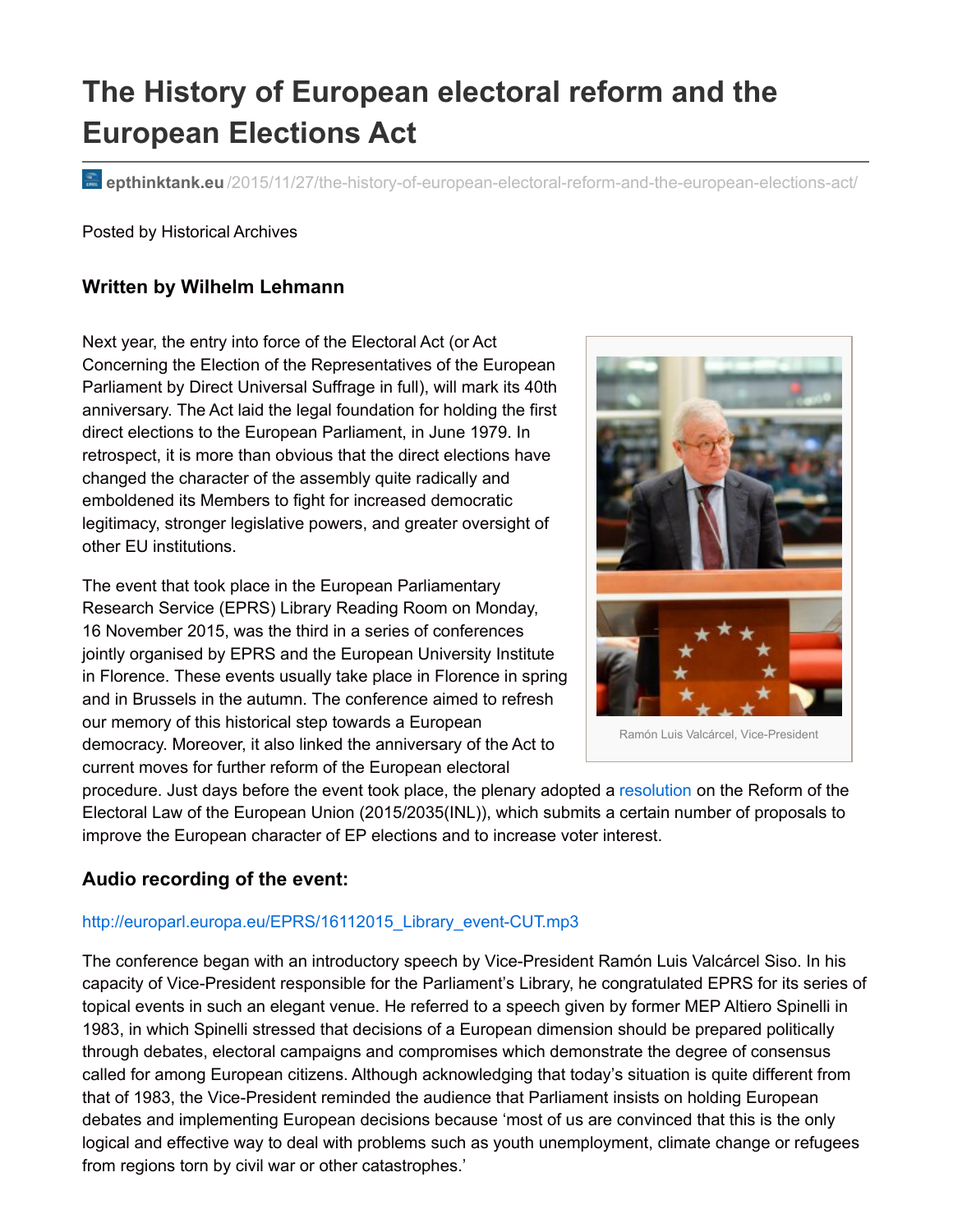In the following keynote speech David Farrell, Professor at Dublin University College and renowned expert

on electoral systems and their impact on the electors, provided an overview of the various national specialties in designing ballot papers and party lists for the European elections. He underlined the crucial importance of different degrees of electoral representation in the Member States, mentioning his home country as an outlying case. Professor Farrell also suggested guidelines for the future evolution of European electoral procedures. He notably promoted more open party lists and some alignment of ballot paper design across the Member States.



' The History of European electoral reform and the European Elections Act 1976 '

Ulrike Lunacek, Vice-President responsible for European Political Parties, commented on the previous speeches, informing listeners and panellists of Parliament's continuing efforts to achieve a more coherent European electoral procedure, both in previous terms, notably by Andrew Duff, and more recently in the Hübner-Leinen report adopted in the AFCO Committee on 28 September 2015 and in the plenary on 11 November 2015.

The next item on the programme was the presentation of a draft study by Olivier Costa, Professor at Sciences Po Bordeaux and the College of Europe, commissioned for the EPRS Historical Archives unit. The study deals with the political context of the European Council's decision to introduce direct elections. Professor Costa stressed the important impact of government changes, notably in France and Germany, where President Giscard d'Estaing and Chancellor Helmut Schmidt arrived in power at almost the same time, in 1974. Without the congenial relationship between the two political leaders, the Electoral Act may have only seen the light much later. In a similar vein, the only revision



Ulrike Lunacek, Vice-President

of the Act, in 2002, came about after the election of Tony Blair as Prime Minister of the UK. The final version of the study will be presented in spring 2016.

The evening concluded with a panel discussion chaired by Alfredo De Feo, Director, at EPRS and currently EP Fellow at the European University Institute. The panel consisted of Andrew Duff, Visiting Fellow at the European Policy Centre and long-time advocate of electoral reform during his time as a leading Member of Parliament's Committee on Constitutional Affairs. Andrew Duff notably reminded participants that national parties and their leaders watch any further extension of the means and resources made available to European political parties quite jealously. He also stressed that a more thorough electoral reform was probably only possible by convening another Convention.

Professor Alexander Trechsel, Head of the Department of Political and Social Sciences at the European University Institute and a distinguished expert on federalism, European democracy and electoral procedure, described the importance of modern technology as an instrument for increasing participation and debate at the European level. Using computer-based vote profiling techniques national political parties might eventually compete not only in their home states but across the Union.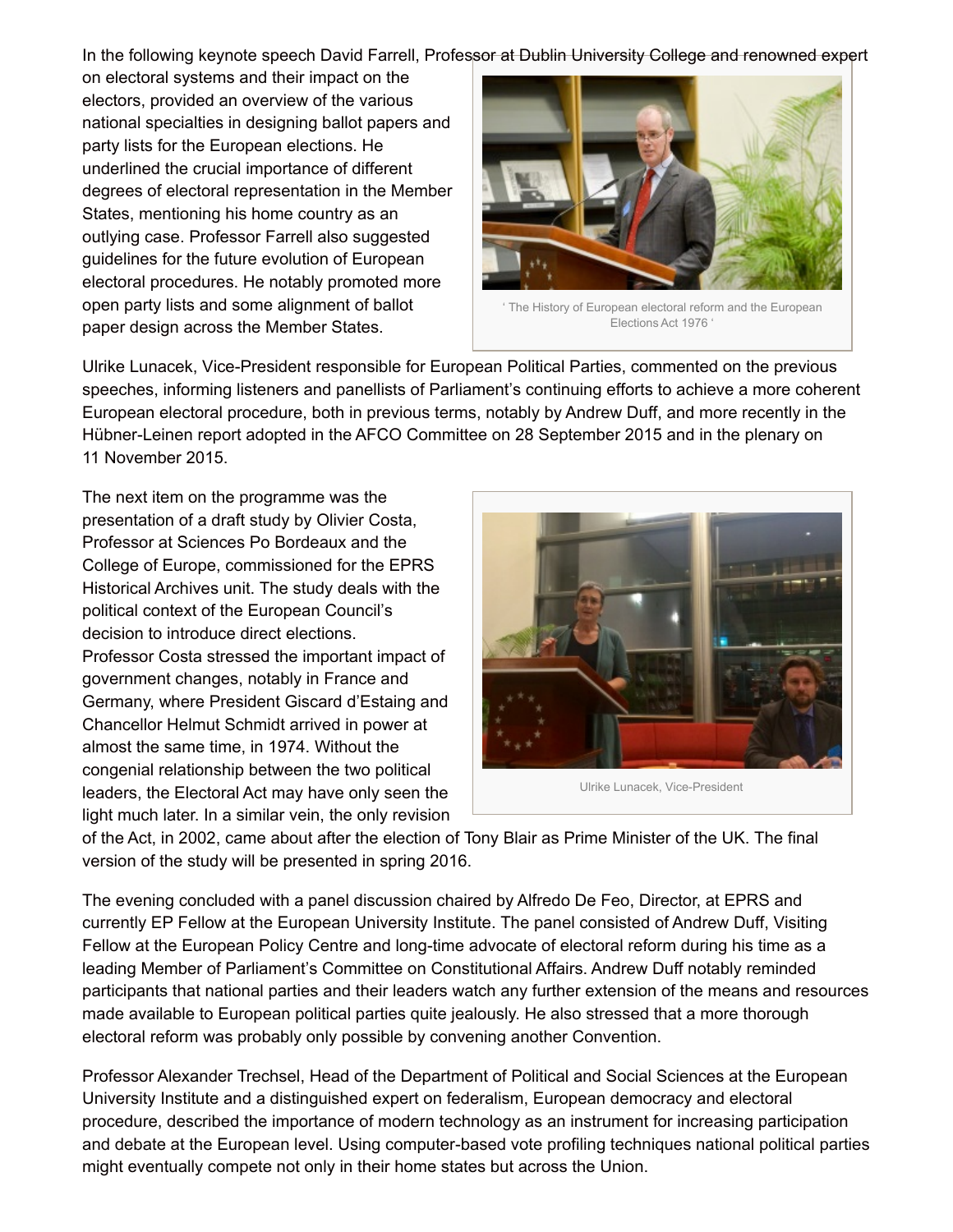Finally, Dieter Schlenker, Director of the Historical Archives of the European Union, based at the European

University Institute, provided an overview of some fascinating archival stock given to the HAEU by individuals involved in electoral reform, especially at the time of the drafting and negotiation of the Electoral Act. According to him, many personal archives still await scholarly treatment.

During the conference, several background documents were made available to participants and listeners:

• a [briefing](http://www.europarl.europa.eu/RegData/etudes/BRIE/2015/563513/EPRS_BRI(2015)563513_EN.pdf) produced by the Historical Archives of the Parliament on the '40th Anniversary of the 1976 Act on Direct Elections to the European Parliament';



Elections Act 1976 '

- a [compendium](http://www.europarl.europa.eu/RegData/etudes/BRIE/2015/563513/EPRS_BRI(2015)563513(ANN)_EN.pdf) of archival documents produced between 1974 and 1976, produced not only in the Parliament but also in the Council and the Commission;
- a European Added Value [Assessment](http://www.europarl.europa.eu/RegData/etudes/IDAN/2015/558775/EPRS_IDA(2015)558775_EN.pdf) drawn up by DG EPRS on 'The Reform of the Electoral Law of the European Union' and, finally,
- the above-mentioned draft study on 'The history of European electoral reform and the Electoral Act 1976: Issues of democratisation and political legitimacy', which will be completed next spring for the 40th anniversary of the Act;
- a [study](http://www.europarl.europa.eu/RegData/etudes/STUD/2015/536464/IPOL_STU(2015)536464_EN.pdf) by Professor Luciano Bardi and others, proposing to harmonise and Europeanise the ballot papers used in European elections; the study was recently commissioned by the Policy Department on Citizens' Rights and Constitutional Affairs of the EP Directorate-General for Internal Policies of the Union.

Finally, the roundtable not only commemorated 40 years of electoral reform, but also provided a useful and topical reminder of the continuing need to argue and act towards more European solutions to the pressing political problems confronting the European Union. For this, a vibrant European democracy based on direct voter involvement seems indispensable.

This slideshow requires JavaScript.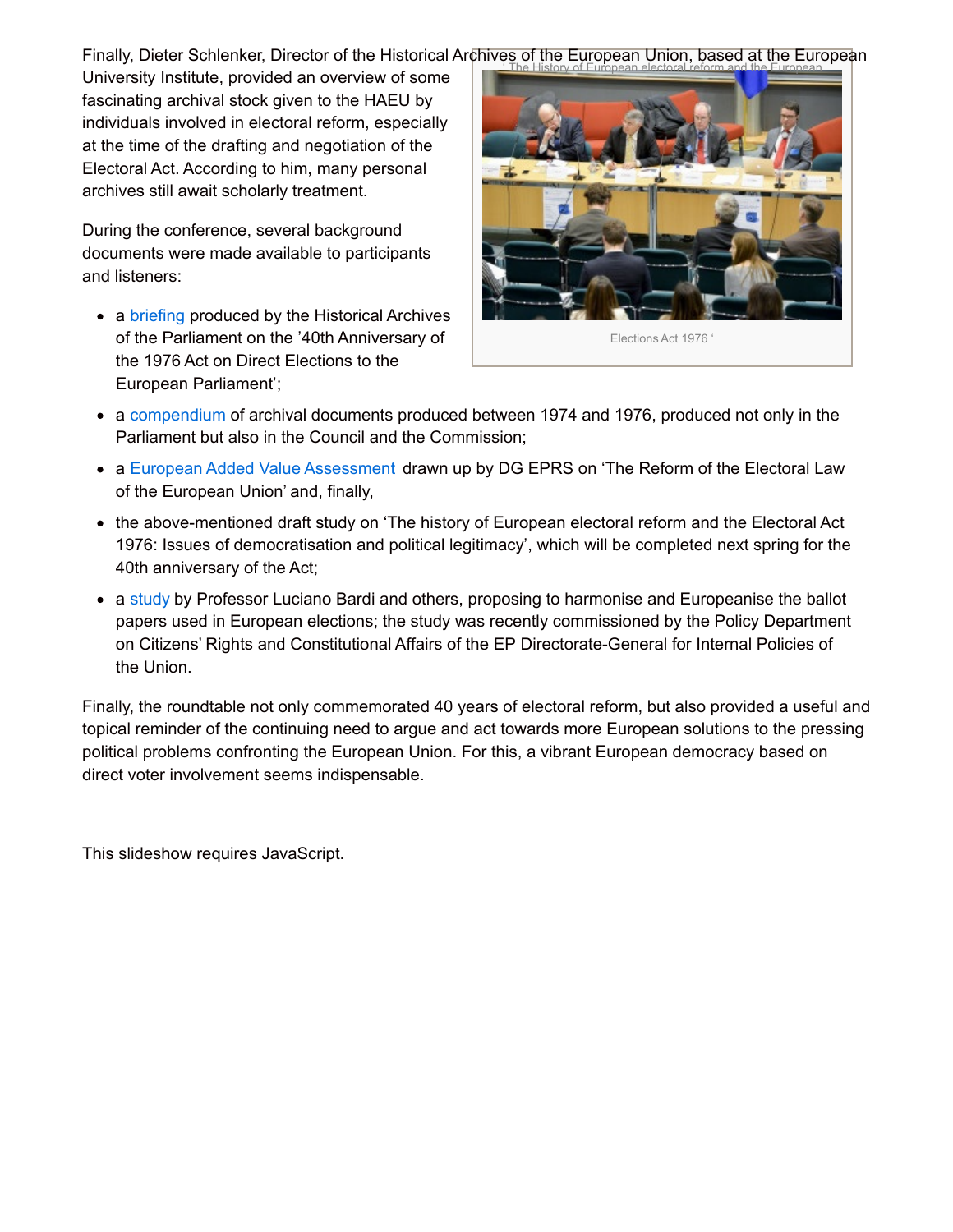

Ramón Luis Valcárcel, Vice-President

' The History of European electoral reform and the European Elections Act 1976 '

Ulrike Lunacek, Vice-President

' The History of European electoral reform and the European Elections Act 1976 '

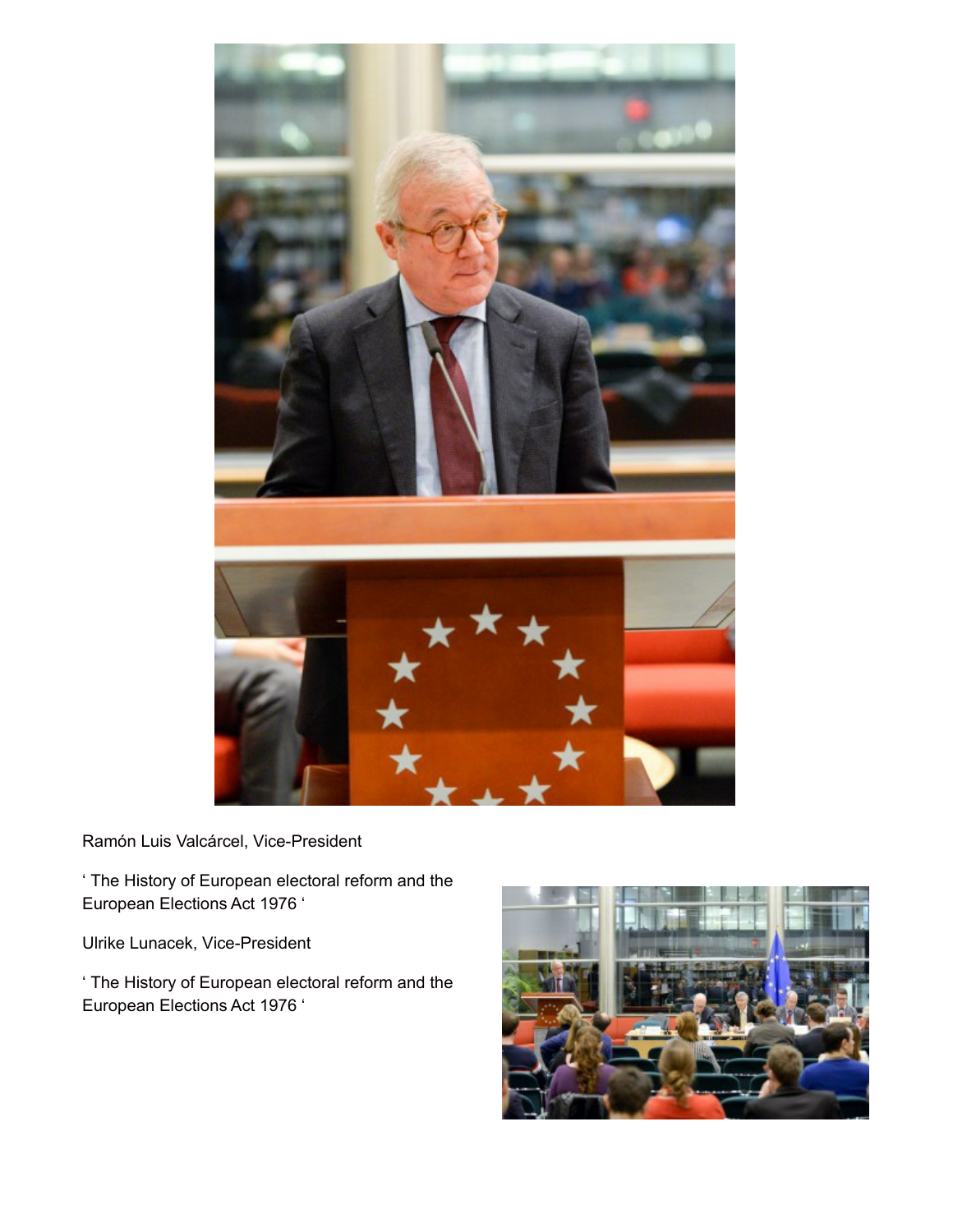





' The History of European electoral reform and the European Elections Act 1976 '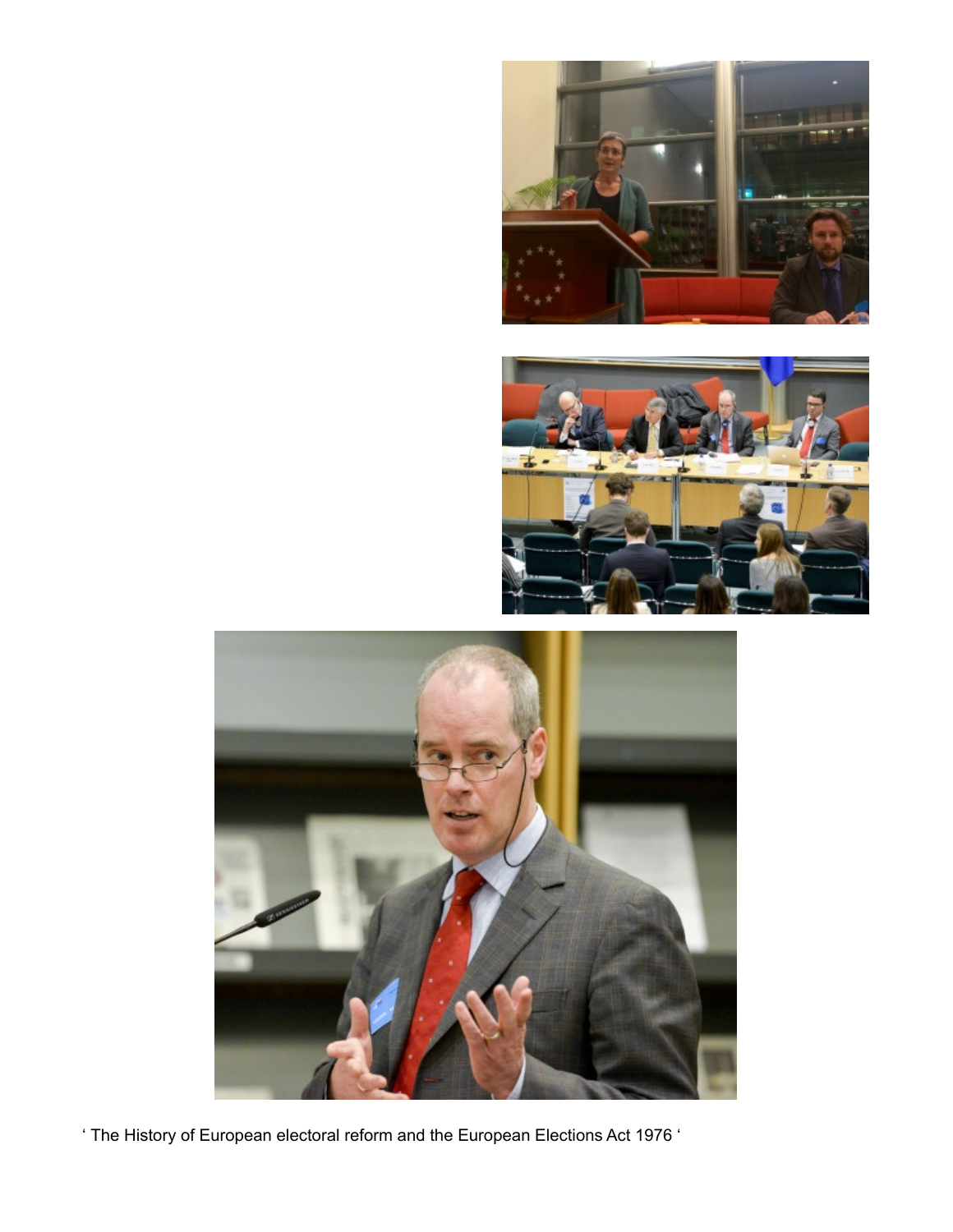' The History of European electoral reform and the European Elections Act 1976 '

' The History of European electoral reform and the European Elections Act 1976 '







' The History of European electoral reform and the European Elections Act 1976 '